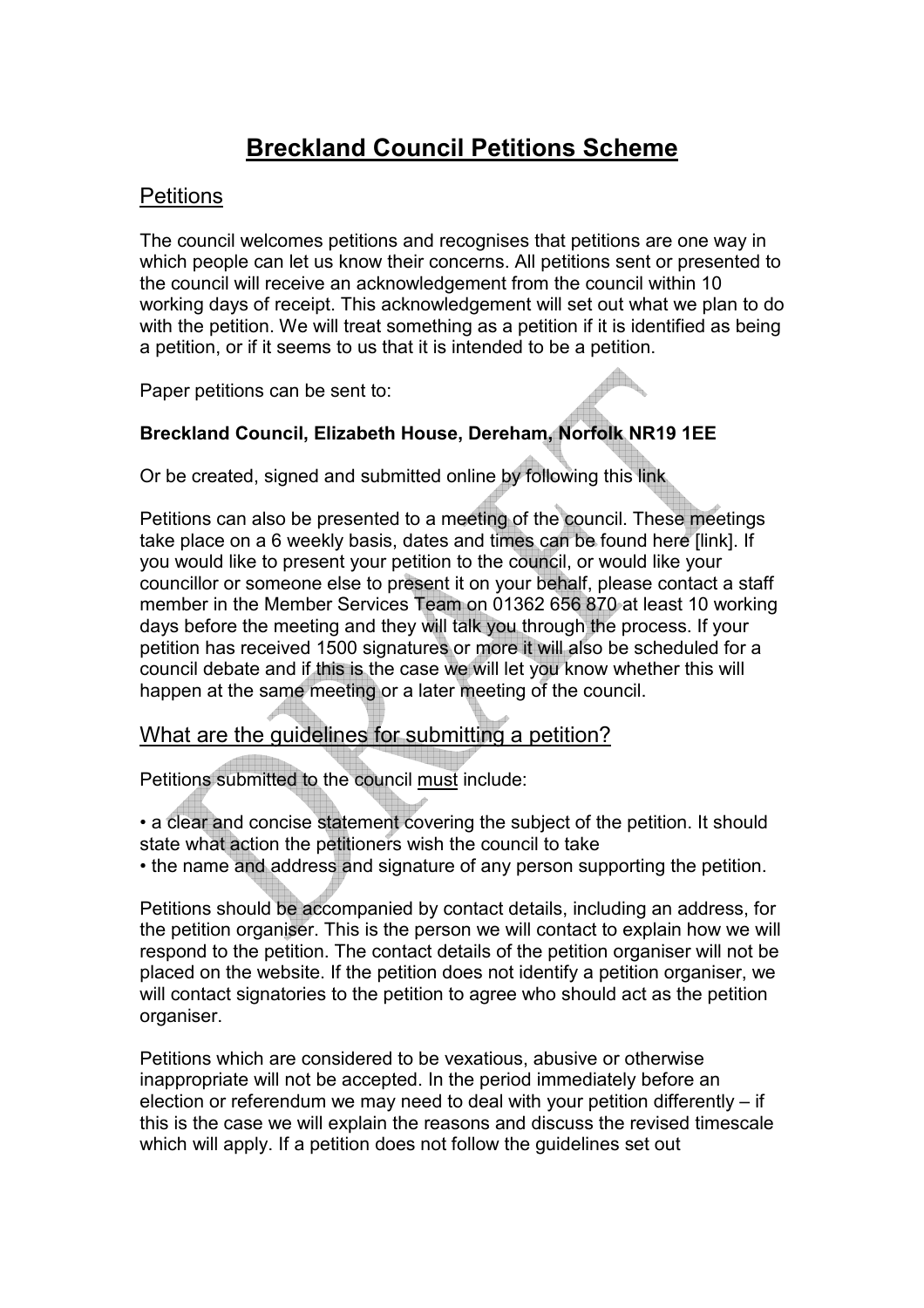above, the council may decide not to do anything further with it. In that case, we will write to you to explain the reasons.

### What will the council do when it receives my petition?

An acknowledgement will be sent to the petition organiser within 10 working days of receiving the petition. It will let them know what we plan to do with the petition and when they can expect to hear from us again. It will also be published on our website.

If we can do what your petition asks for, the acknowledgement may confirm that we have taken the action requested and the petition will be closed. If the petition has enough signatures to trigger a council debate, or a senior officer giving evidence, then the acknowledgment will confirm this and tell you when and where the meeting will take place. If the petition needs more investigation, we will tell you the steps we plan to take.

If the petition applies to a planning or licensing application, is a statutory petition (for example requesting a referendum on having an elected mayor), or on a matter where there is already an existing right of appeal, such as council tax banding and non-domestic rates, other procedures apply. Further information on all these procedures and how you can express your views is available here [insert links]

We will not take action on any petition which we consider to be vexatious, abusive or otherwise inappropriate and will explain the reasons for this in our acknowledgement of the petition.

To ensure that people know what we are doing in response to the petitions we receive the details of all the petitions submitted to us will be published on our website, except in cases where this would be inappropriate. Whenever possible we will also publish all correspondence relating to the petition (all personal details will be removed). When you sign an e-petition you can elect to receive this information by email. We will not send you anything which is not relevant to the e-petition you have signed, unless you choose to receive other emails from us. [link to account settings]

#### How will the council respond to petitions?

Our response to a petition will depend on what a petition asks for and how many people have signed it, but may include one or more of the following:

- taking the action requested in the petition
- considering the petition at a council meeting
- holding an inquiry into the matter
- undertaking research into the matter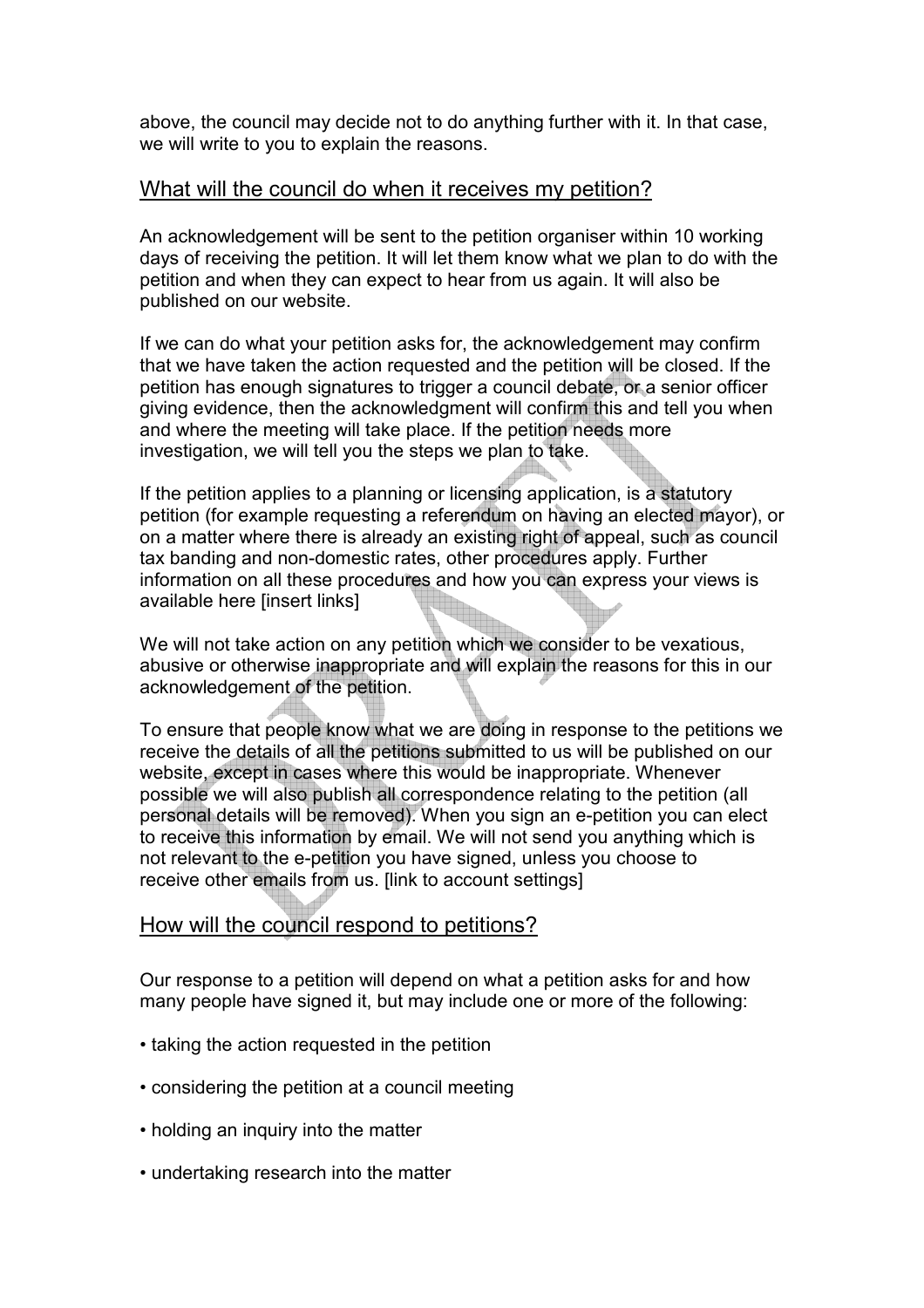- holding a public meeting
- holding a consultation
- holding a meeting with petitioners

• referring the petition for consideration by the council's Overview and Scrutiny Commission\*

• calling a referendum

• writing to the petition organiser setting out our views about the request in the petition

\*The Overview and Scrutiny Commission is a committee of councillors who are responsible for scrutinising the work of the council – in other words, the Commission has the power to hold the council's decision makers to account.

In addition to these steps, the council will consider all the specific actions it can potentially take on the issues highlighted in a petition.

If your petition is about something over which the council has no direct control (for example the local railway or hospital) we will consider making representations on behalf of the community to the relevant body. The council works with a large number of local partners [link to list of LAA partners] and where possible will work with these partners to respond to your petition. If we are not able to do this for any reason (for example if what the petition calls for conflicts with council policy), then we will set out the reasons for this to you. You can find more information on the services for which the council is responsible here [link].

If your petition is about something that a different council is responsible for we will give consideration to what the best method is for responding to it. This might consist of simply forwarding the petition to the other council, but could involve other steps. In any event we will always notify you of the action we have taken.

# Full council debates

If a petition contains at least 1,500 signatures it will be debated by the full council unless it is a petition asking for a senior council officer to give evidence at a public meeting. This means that the issue raised in the petition will be discussed at a meeting which all councillors can attend. The council will endeavour to consider the petition at its next meeting, although on some occasions this may not be possible and consideration will then take place at the following meeting. The petition organiser will be given five minutes to present the petition at the meeting and the petition will then be discussed by councillors for a maximum of 15 minutes. The council will decide how to respond to the petition at this meeting. They may decide to take the action the petition requests, not to take the action requested for reasons put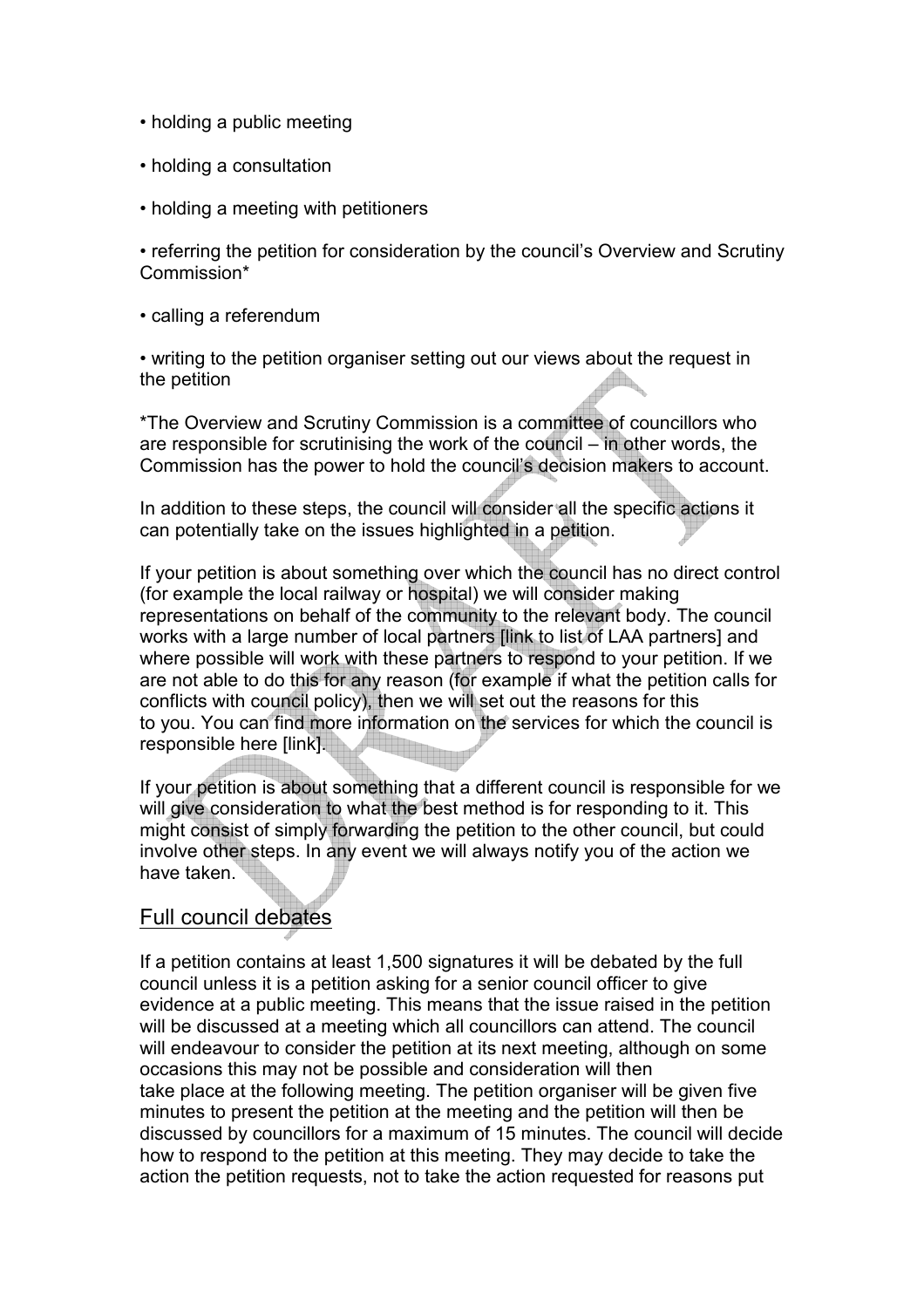forward in the debate, or to commission further investigation into the matter, for example by a relevant committee. Where the issue is one on which the council executive are required to make the final decision, the council will decide whether to make recommendations to inform that decision. The petition organiser will receive written confirmation of this decision. This confirmation will also be published on our website.

#### Officer evidence

Your petition may ask for a senior council officer to give evidence at a public meeting about something for which the officer is responsible as part of their job. For example, your petition may ask a senior council officer to explain progress on an issue, or to explain the advice given to elected members to enable them to make a particular decision.

If your petition contains at least 750 signatures, the relevant senior officer will give evidence at a public meeting of the council's Overview and Scrutiny Commission. A list of the senior staff that can be called to give evidence can be found here [insert link]. You should be aware that the Commission may decide that it would be more appropriate for another officer to give evidence instead of any officer named in the petition – for instance if the named officer has changed jobs. The committee may also decide to call the relevant councillor to attend the meeting. Commission members will ask the questions at this meeting, but you will be able to suggest questions to the chair of the committee by contacting [insert details] up to three working days before the meeting.

# E-petitions

The council welcomes e-petitions which are created and submitted through our website [link]. E-petitions must follow the same guidelines as paper petitions [link to guidelines].

The petition organiser will need to provide us with their name, postal address and email address. You will also need to decide how long you would like your petition to be open for signatures. Most petitions run for six months, but you can choose a shorter or longer timeframe, up to a maximum of 12 months.

When you create an e-petition, it may take five working days before it is published online. This is because we have to check that the content of your petition is suitable before it is made available for signature.

If we feel we cannot publish your petition for some reason, we will contact you within this time to explain. You will be able to change and resubmit your petition if you wish. If you do not do this within 10 working days, a summary of the petition and the reason why it has not been accepted will be published under the 'rejected petitions' section of the website.

When an e-petition has closed for signature, it will automatically be submitted to [insertdetails]. In the same way as a paper petition, you will receive an